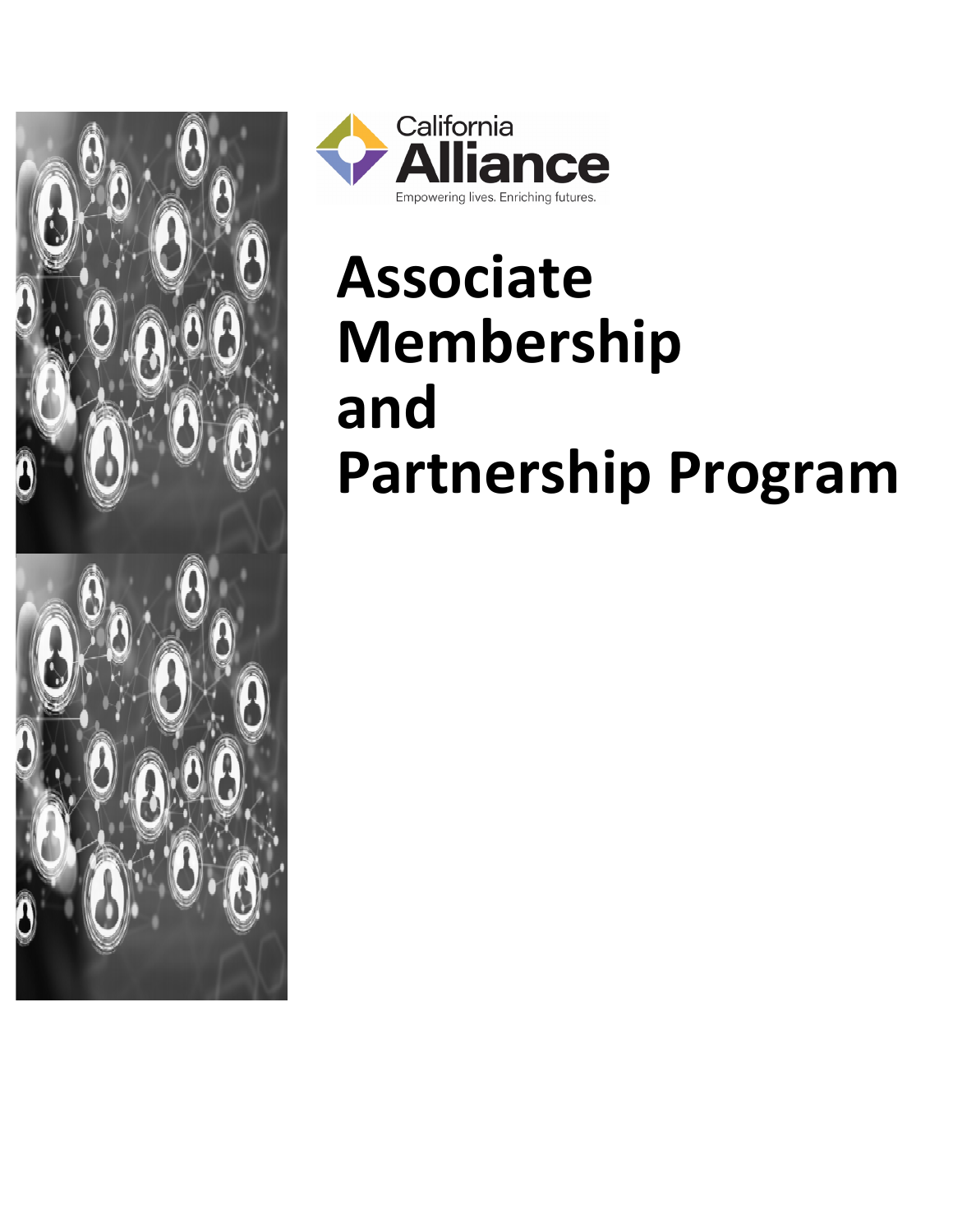

#### **Alliance Members:**

The California Alliance of Child and Family Services is a statewide association of more than 150 nationally accredited nonprofit child and family serving agencies committed to providing the highest quality services in the most caring and effective fashion.

#### **Benefits of an Associate:**

- **Access to the Alliance's Membership Roster** Consider it your connection to future business. The Alliance Member Roster includes complete contact information for senior management of all members and is an invaluable sales, marketing, and networking tool.
- **Referrals Through the Alliance Online and Printed Roster** Your online listing includes a hyperlink to your corporate Web site and your complete contact information is also shared in our master Associate Membership Roster which is sent to all our members.
- **Enhanced Visibility** Use the Alliance as your industry networking forum. Associates enjoy access to speaking opportunities and conference participation, as well as authorship opportunities in *Someday Morning*. Share your expertise while gaining valuable exposure within the industry.
- **Education Vital to Your Success** The Alliance offers training and workshops throughout the year on all aspects of the child and family service industry. If you provide a service to this marketplace, it is vital that you understand the legal, financial, and operational intricacies of this complex business. The more you know, the better you can serve your clients. Associates enjoy complimentary subscriptions to *Someday Morning* as well as access to in-person and virtual event sponsorships.

#### **Conditions of Associate Status:**

Associate status in the California Alliance is available to organizations and professionals that provide products and/or services to or for California Alliance members or to the childcare service field in general, and who support the mission and goals of the California Alliance. Associate status is authorized under the California Alliance Bylaws and granted under rules and regulations adopted by the California Alliance Board of Directors. **Associates are not members of the California Alliance and Associate status does not confer membership rights of any kind.**  Organizations or professionals eligible for provisional or general membership are not eligible for Associate status; Associates are organizations or professionals who provide service to Alliance members. Associates are expected to conduct their business in an ethical manner to not bring their association with the California Alliance in question. Failure to pay dues or to abide by Rules adopted by the California Alliance shall result in termination of Associate status. By signing this application below, the prospective Associate understands and agrees to these Conditions.

#### **Associate Status Does Not Imply Endorsement:**

The granting of Associate status by the California Alliance is *not* an endorsement, real or implied, of the products and/or services offered by the Associate. The Associate may *not* claim any such endorsement by the California Alliance of its products and/or services in any oral, written, visual, audio or electronic communication to California Alliance members or to the public at large. By signing this application below, the prospective Associate understands and agrees to this prohibition of endorsement rights.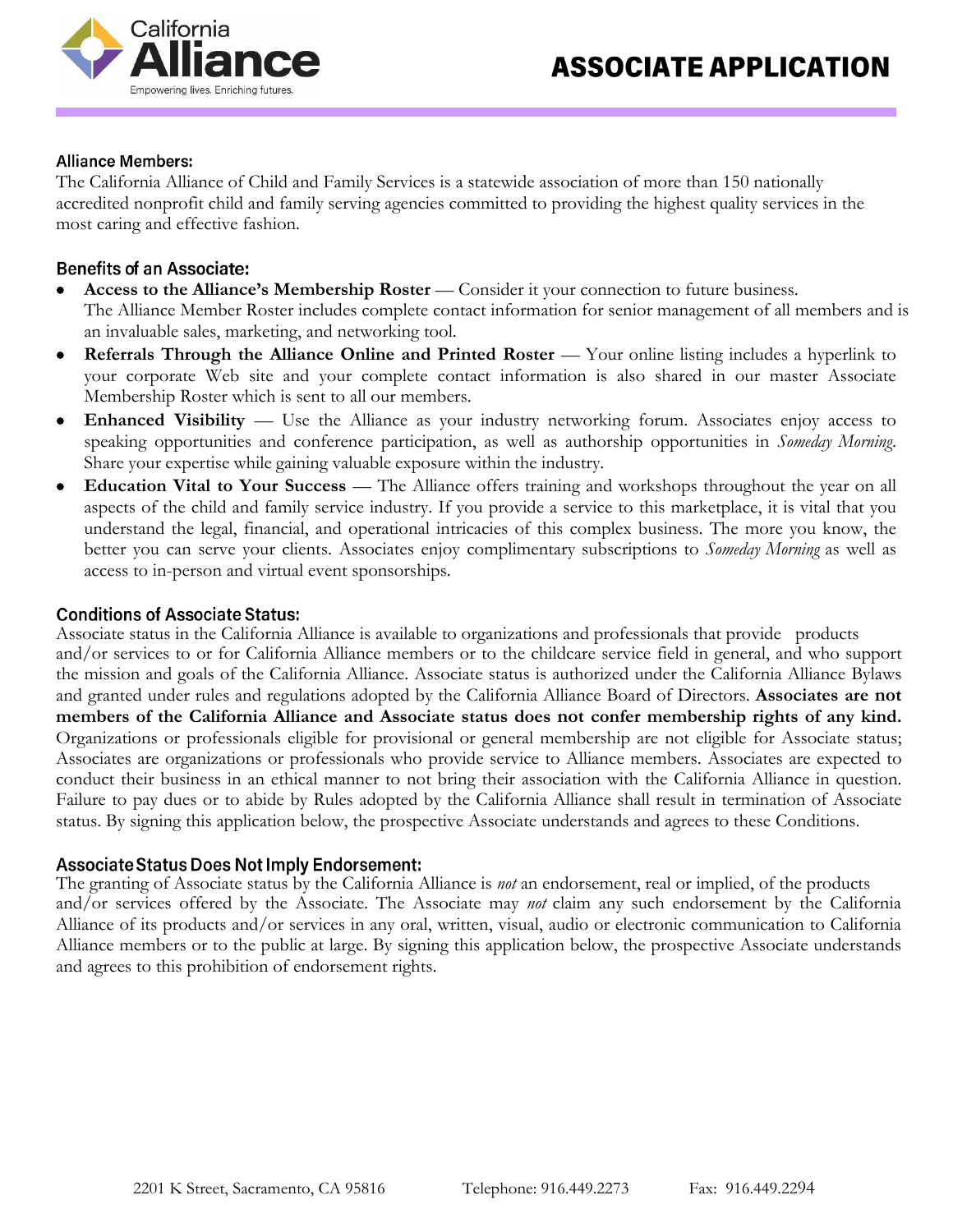

#### **Associate Dues: Businesses and Organizations: \_\_\_ Associate Retiree: \$250 \_\_\_ Associate Collaborator: \$2,500 \_\_\_ Associate Premier Partner \$7,500\_\_\_ Associate Professional \$750 \_\_\_ Associate Member: \$1,750**

**Businesses and Organizations:** Initial dues are payable (does not include \$150 non-refundable application fee) upon approval of Associate status by the Board of Directors; initial dues will be pro-rated and yearly dues are due on Jan. 1. One California Alliance member must be provided as a reference on the application below. Following initial payment, the Associate will receive a copy of the membership roster, notification of conferences and workshops (Associates pay the member fee attached to any such conferences and workshops), regular and special written or electronic communication (e.g., "Someday Morning"), and will be listed on the California Alliance website and on the Associate Roster. By signing this application below, the prospective Associate understands and agrees to these dues requirements.

**Professional** Associate Status is a special program for individuals (not businesses or organizations) who are involved in research, lobbying, corporate or institutional planning, issues management, technology assessment, policy analysis, urban and regional planning, and related areas. Professional Associates include clinical professional, educators, consultants, government and business leaders, researchers, think-tank members, corporate planners, retired executives, and other individuals involved in child and family services. Initial dues of \$750 are payable (does not include \$150 non-refundable application fee) upon approval of Professional Associate status by the Board of Directors; initial dues will be pro-rated and yearly dues of \$750 are due on Jan. 1. One California Alliance member must be provided as a reference on the application below. Following payment of the initial \$750, the prospective Associate will receive a copy of the membership roster, notification of conferences and workshops (Associates pay the member fee attached to any such conferences and workshops), regular and special written or electronic communication (e.g., "Someday Morning"), and will be listed on the California Alliance website and on the Associate Roster. By signing this application below, the prospective Associate understands and agrees to these dues requirements.

**Retirees**: Retiree Status is a special program for individuals who retired, from the position of Chief Executive Officer or Executive Director, of an organization that was an Alliance member agency at the time of the individual's retirement and by which the individual was employed at the time of his/her retirement. If retirees serve as consultants and are seeking a platform to market services, they will need to become Associate or Professional Members. Initial dues of \$250 are payable (does not include \$150 non-refundable application fee) upon approval of Associate Retiree status by the Board of Directors; initial dues will be pro-rated and yearly dues of \$250 are due on Jan. 1. One California Alliance member must be provided as a reference on the application below. Following payment of the initial \$250, the prospective Associate will receive notification of conferences and workshops (Associates pay the member fee attached to any such conferences and workshops), policy committee notifications, regular and special written or electronic communication (e.g., "Someday Morning). By signing this application below, the prospective Associate understands and agrees to these dues' requirements.

**Collaborators:** Collaborator Status is a program specifically for associations and collaboratives representing its members on a local, state, and/or national level who are interested in braiding efforts with the Alliance. Associate Collaborators are given access to information available only to general members, therefore information shared should only be taken to inform your work and not shared with your members (e.g., "Someday Morning" and policy committee updates). By signing this application below, the prospective Collaborator understands and agrees to these requirements.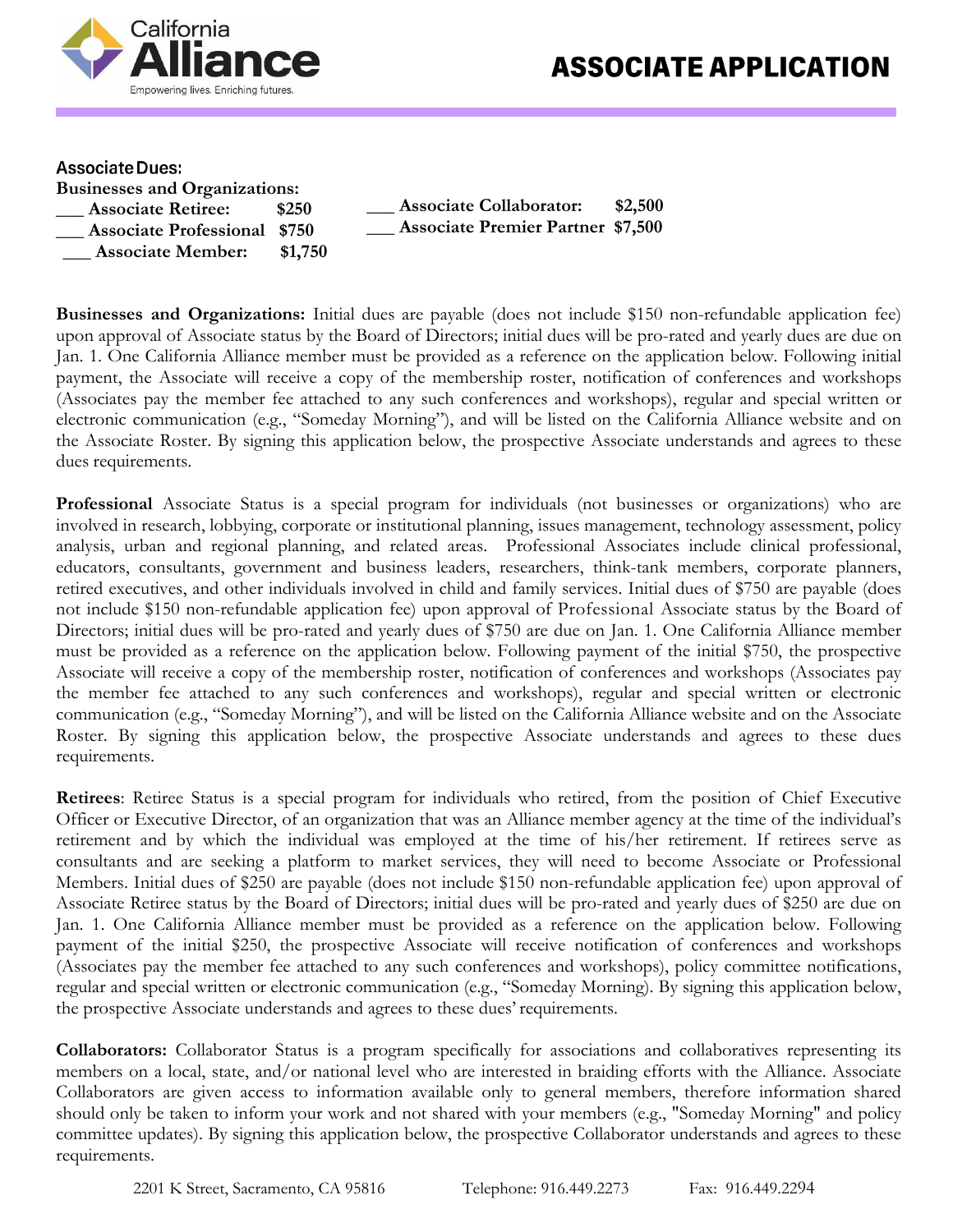## **ASSOCIATE MEMBERSHIP**

#### **Open the door to California's largest network of professionals that serve vulnerable children and families in California**

Build strong relationships with the decision makers in our 150+ member agencies. Tailor your products and services to meet their needs.

With the Alliance, you'll get unique promotional opportunities for your products and services; stay current on industry news; get updates on legislation and advocacy efforts; and connect with decision makers in other member agencies.

Increase your company's visibility to ensure you're continually growing your business relationships. Consider becoming part of our network and [submit your application](https://form.jotform.com/91365541998168) today!

## **ASSOCIATE RETIREE** (\$250 Annually)

*NOTE: Member MUST be retired, from the position of Chief Executive Officer or Executive Director, of an organization that was an Alliance member agency at the time of the individual's retirement and by which the individual was employed at the time of his/her retirement.*

#### **Benefits:**

- Our bi-monthly *Someday Morning* newsletter
- Policy correspondence directed to Alliance member agency chief executives
- Member rate for conference attendance and conference sponsorship
- Inclusion on mailing lists of program committees of which the member agency from which the RCE Associate retired is a member

## **ASSOCIATE PROFESSIONAL** (\$750 Annually)

*NOTE: Member MUST be a sole proprietor* 

#### **Benefits:**

- Our bi-monthly *Someday Morning* newsletter
- Action, Member and Event Alerts
- Member rate for conference attendance and conference sponsorship
- Listing with description of services on Associate member page on website
- Access to member roster
- Participation in Quarterly Associate Mixers
- Access to Alliance/Catalyst Center trainings/webinars

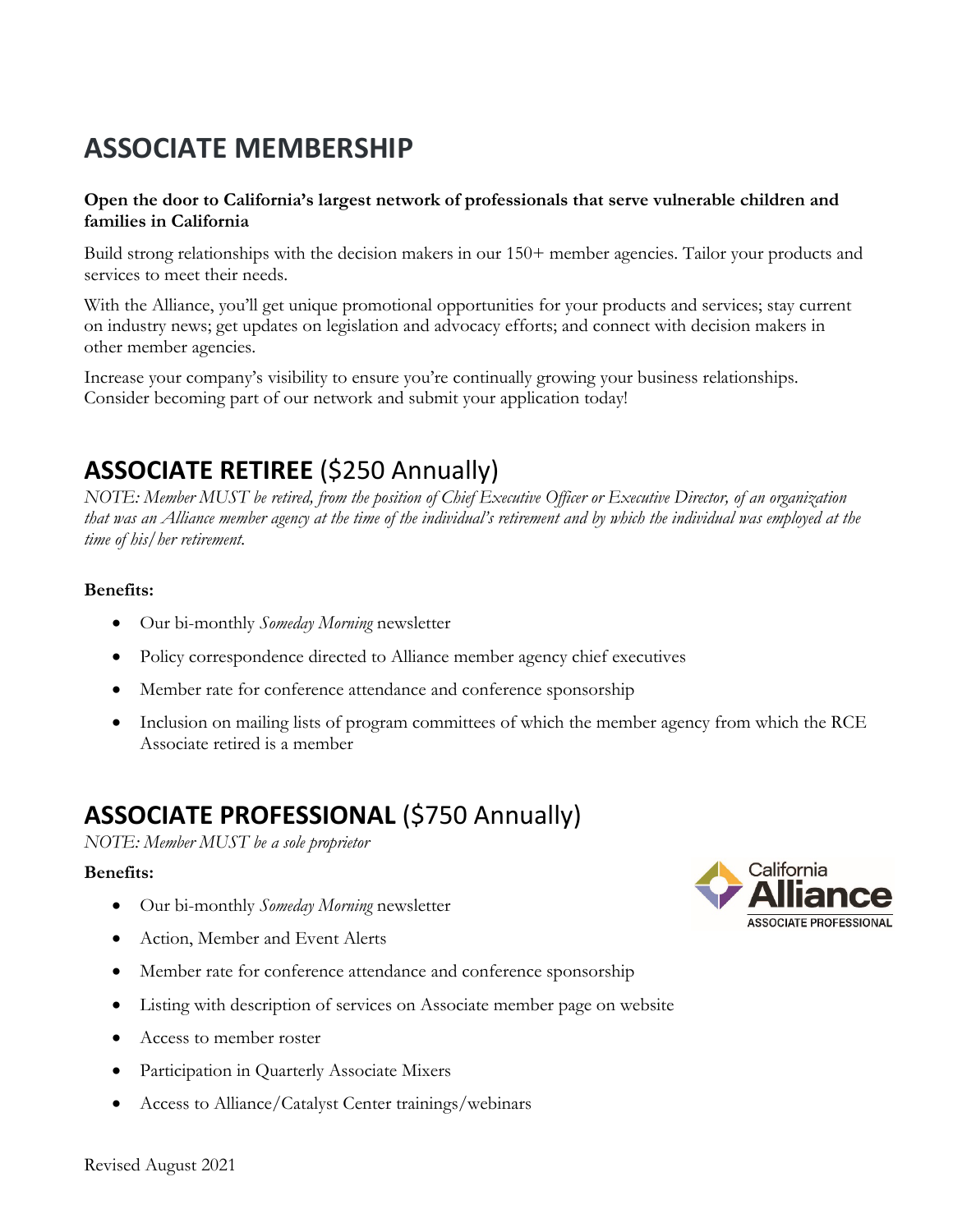## **ASSOCIATE MEMBER (**\$1,750 Annually)

#### **Benefits:**

- Enrollment of up to five company employees, who will receive:
	- o Our bi-monthly *Someday Morning* newsletter
	- o Action, Member and Event Alerts
- Member rate for conference attendance
- Listing with description of services on Associate member page on website
- Participation in Quarterly Associate Mixers
- Limited opportunities to publicize events and activities in newsletter
- Access to member roster
- Access to Alliance/Catalyst Center trainings/webinars

## **ASSOCIATE COLLABORATOR (**\$2,500 Annually)

*NOTE: Member MUST be an association, collaborative, or managed health care plan representing organizations providing child and family services in California*

#### **Benefits:**

- Enrollment of up to five company employees, who will receive:
	- o Our bi-monthly *Someday Morning* newsletter
	- o Action, Member and Event Alerts
- Member rate for conference attendance
- Listing with description of services on Associate member page on website
- Opportunities to present in Alliance Committees (1x per year)
- Opportunities to present workshops/trainings through Catalyst Center (1x per year)
- Limited opportunities to publicize events and activities in newsletter
- Access to member roster
- Participate in Alliance program committees
- Participate in Association meetings
- Participate in CEO meetings
- Access to Alliance/Catalyst Center trainings/webinars

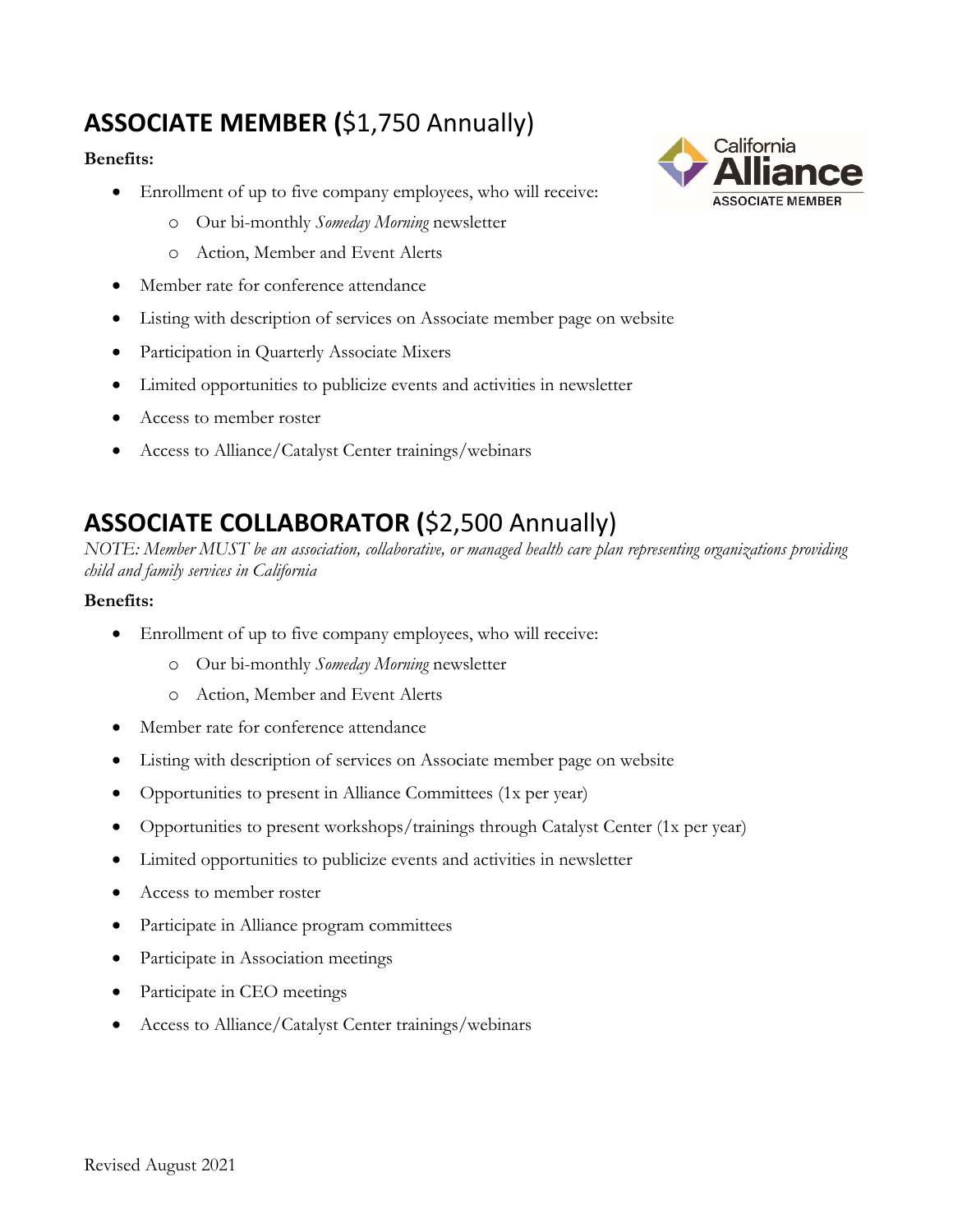## **ASSOCIATE PREMIER PARTNER (**\$7,500 Annually)

Includes all the benefits of Associate membership, plus:

- Opportunities to present in Alliance Committees (2x per year)
- Opportunities to present workshops/trainings through Catalyst Center (2x per year)
- Marketing opportunities Alliance promote Associate events via social media posts (2x per year)
- Participate in CEO meetings
- Limited opportunities to publicize events and activities in newsletter
- 25% discount on Sponsorship Opportunities
- Opportunity to post job listings on Alliance Career Center
- Premier listing on Associate member page
- Exclusive Use of the Premier Plus Partner brand indicia
- Unlimited number of company employees, who will receive:
	- o Our bi-monthly Someday Morning newsletter
	- o Action, Member and Event Alerts
- Access to Alliance/Catalyst Center trainings/webinars
- Other benefits as negotiated

### **ASSOCIATE MEMBER COMPARISON CHART**

| Benefit                                                                                                           | <b>Associate Retiree</b> | Associate<br>Professional (sole<br>proprietor) | Associate<br>Member | Associate<br>Collaborator | Associate<br>Premier<br>Partner |
|-------------------------------------------------------------------------------------------------------------------|--------------------------|------------------------------------------------|---------------------|---------------------------|---------------------------------|
| Cost                                                                                                              | \$250                    | \$750                                          | \$1,750             | \$2,500                   | \$7,500                         |
| Newsletter                                                                                                        | X                        | X                                              | х                   | x                         | x                               |
| Action, Member, Event Alerts                                                                                      | $\mathsf{X}$             | X                                              | X                   | X                         | X                               |
| Member rate for conference attendance/sponsorship                                                                 | X                        | X                                              | X                   | X                         | X                               |
| Listing with description of services                                                                              |                          | X                                              | X                   | X                         | X                               |
| Participate in Alliance Committees                                                                                | Χ                        |                                                |                     | X                         | X                               |
| Access to Alliance/Catalyst Center trainings/webinars                                                             |                          | X                                              | X                   | X                         | X                               |
| CACFS promote associate events via social media posts                                                             |                          |                                                |                     |                           | X(2 per<br>year)                |
| Opportunities to present at CACFS committee meeting                                                               |                          |                                                |                     | X (1 per year)            | X(2 <sub>per</sub> )<br>year)   |
| Opportunities to present workshops/trainings through Catalyst Center                                              |                          |                                                |                     | X (1 per year)            | X(2 <sub>per</sub> )<br>year)   |
| Participate in quarterly associate mixers                                                                         |                          | X                                              | X                   |                           | X                               |
| Participate in Association Meetings                                                                               |                          |                                                |                     | X                         |                                 |
| Participate in CEO Meetings                                                                                       |                          |                                                |                     | X                         | X                               |
| Membership Roster including all general members/associates contact information                                    |                          | X                                              | X                   | X                         | X                               |
| Opportunities to publicize events and activities in newsletter (4x per year)                                      |                          |                                                | X                   | X                         | x                               |
| Opportunity to post job listings on Alliance Career Center                                                        |                          |                                                |                     | X                         | X                               |
| 25% discount on sponsorship opportunities                                                                         |                          |                                                |                     |                           | X                               |
| Premier listing on Associate Member Page                                                                          |                          |                                                |                     |                           | X                               |
| Other benefits as negotiated (e.g., time to address Alliance Board, small group<br>marketing opportunities, etc.) |                          |                                                |                     |                           | Χ                               |

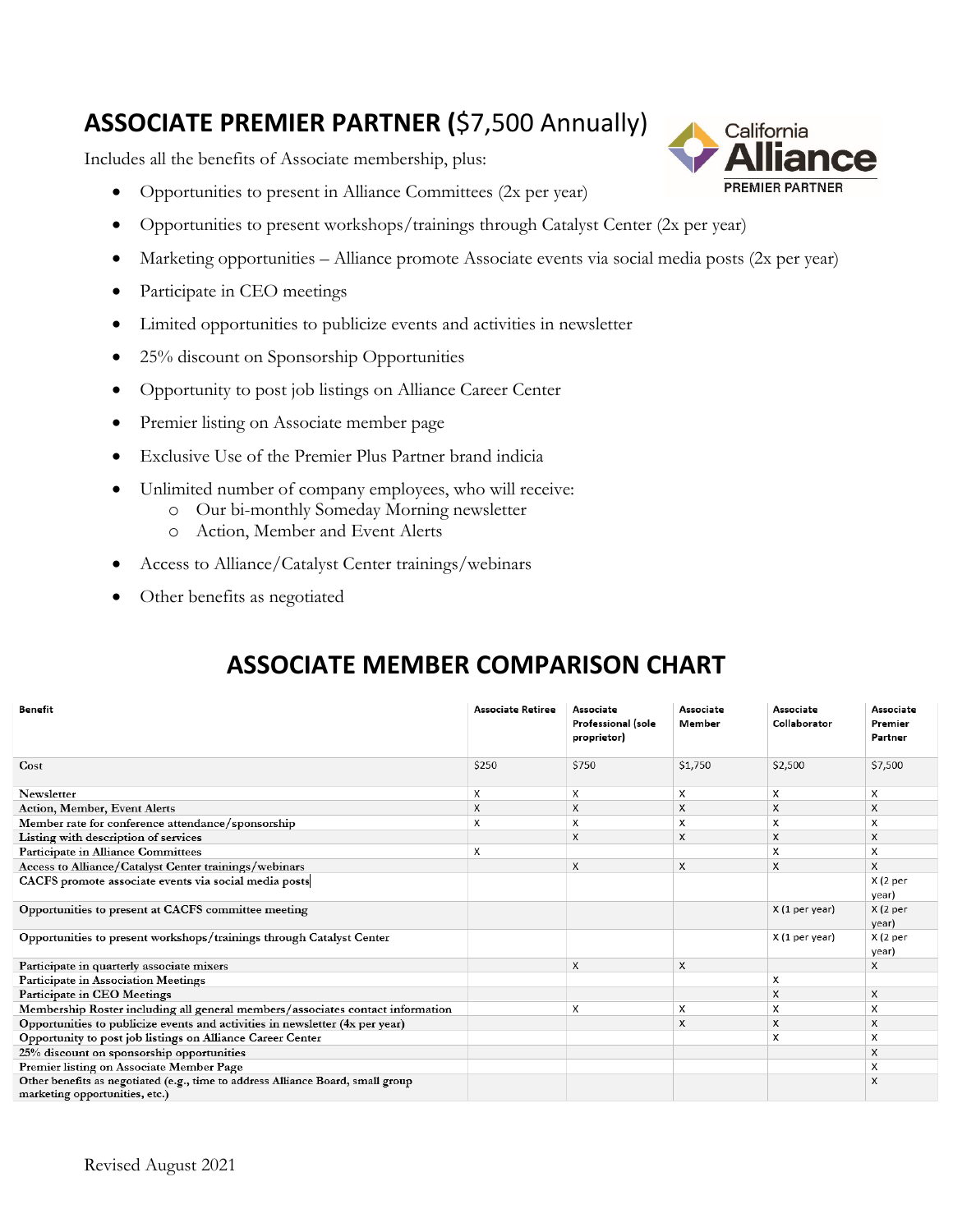

## **CODE OF ETHICS**

#### **Mission Statement:**

Promoting the health, wellbeing and safety of children, youth, and families in California as a collective voice impacting policy and best practices to strengthen the systems that serve them.

#### **Vision Statement:**

All children, youth and families thrive in loving, healthy, safe communities.

#### **Guiding Principles:**

- $\checkmark$  Child and Family Centered We engage and promote those most impacted by representing diverse communities across the state and ensuring they have a seat at the decision-making table.
- $\checkmark$  We invest in and advocate for the permanency and well-being of every child, youth, and family, acknowledging their fundamental right to be respected and loved.
- $\checkmark$  We commit to Diversity, Equity, and Inclusiveness in our practices, policies, advocacy, and member support.
- $\checkmark$  We recognize our interconnectedness and the necessity to strive for deep levels of collaboration to bring together organizations who serve children and families, break isolation, and promote peer sharing. No one can do this alone.
- $\checkmark$  We engage in critical dialogue and analysis to continuously **innovate and improve practice models** that are rooted in evidence.
- $\checkmark$  We invest in staff to ensure they reflect the communities served, are supported by trauma-informed work environments, and can maintain endurance in the field.

#### **Code of Ethics**

Given its mission, the California Alliance has adopted a Code of Ethics to guide itself, member agencies, and Associates in their conduct. The Code contains broad principles reflecting the types of behavior the California Alliance expects toward children and youth, their families, other private human service organizations, public agencies, constituents, donors, employees, and the public. This Code of Ethics is an effort to highlight the fundamental values and ethical principles considered essential to our mission and the mission of our members.

This policy is not intended as a stand-alone policy. It does not embody the totality of the California Alliance ethical standards, nor does it answer every ethical question or issue that might arise. Rather, it is one element of a broader effort to create and maintain a quality organization that give ethical conduct the highest priority.

Alliance Associates, member agencies, their staff and boards of directors must:

- 1. Act honestly, truthfully and with integrity in all transactions and dealings to reflect positively on the profession, the Alliance and member agencies.
- 2. Keep the rights, needs and interests of the children, youth, and families for whom services are provided as the focus of alltransactions.
- 3. Strive for excellence and innovation and demonstrate professional respect and responsiveness to clients, contracting public agencies, donors, and others.
- 4. Treat every individual with dignity, respect, and fairness.
- 5. Treat all executives and staff from other agencies with respect, and accurately and fairly represent the services provided by colleagues.
- 6. Avoid conflicts of interest in transactions and relationships and notify the Membership Committee if they exist.
- 7. Act responsibly toward the communities in which member agencies work and for the benefit of the communities they serve.
- 8. Be responsible, transparent, and accountable for all our actions.
- 9. Comply with applicable federal, state, and local laws and regulations.
- 10. Honor commitments and promises to the best of our abilities.
- 11. Not discriminate in relationships or services with children, youth and families, contractors, and colleagues on the basis of race or ethnicity, gender, gender identity, gender expression, age, religion, national origin, sexual orientation or disability.